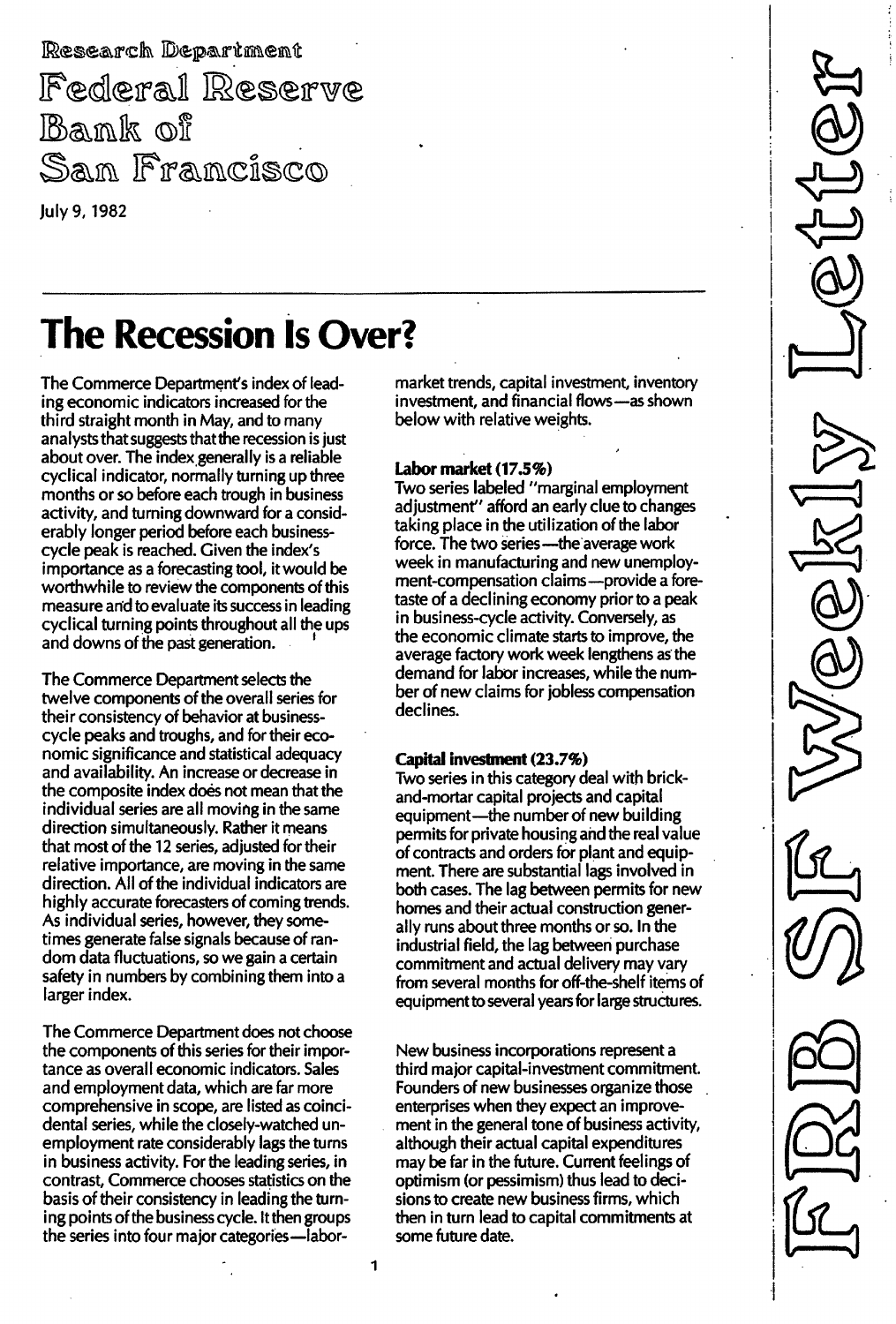Research Department

# Federal Reserve Bank of San Francisco

Opinions expressed in this newsletter do not necessarily reflect the views of the management of the Federal Reserve Bank of San Francisco, or of the Board of Governors of the Federal Reserve System.

#### Inventory investment (32.0%)

New orders for consumer goods represent one important indicator, since they reflect the state of future demand by retailers. (Most consumption goods are produced for stock rather than for special order.) A second indicatorvendor performance -- indicates the slowness or rapidity of deliveries and, hence, pressures on supply. Deliveries generally become slower as business activity expands and as production bottlenecks and materials shortages begin to appear. A third indicator, measuring changes in inventories, again reflects the state of business confidence. If sales are brisk, for example, business firms will try to stock a full range of goods and reorder as necessary to avoid losing sales for lack of stock, so that stocks will expand at an accelerated pace.

A fourth indicator measures changes in sensitive prices-that is, wholesale prices of crude materials which have undergone no processing and thus are entering organized markets for the first time. The prices of such materials generally are quite sensitive to changes in demand, given a relatively fixed supply coming on to the market. The prospect of an expanding business trend thus will lead to rising prices, while the prospect of declining activity normally will lead to a fall in such prices.

#### Financial flows (26.9%)

The Commerce statisticians have given heavier weights to each of the financial indicators than to any of the other leading indicator series. (Only one other series-new unemployment claims (8.9%) -can match the importance of any of these financial series.) The highest weight goes to changes in total liquid assets, which is a comprehensive series including the monetary aggregates and most short-term market instruments ranging from Treasury bills to commercial paper. The importance of this series stems from the fact that as the stock of liquid assets rises, the public feels more confident about boosting spending, and as asset holdings decline, the

public devotes first attention to rebuilding its stock of financial assets.

Also crucial is the behavior of the money supply, since changes in this aggregate work with a variable lag upon the major economic indicators. Money-supply changes generally precede shifts in output and employment by two to four quarters, but generally precede change in prices and interest rates by six to eight quarters.

A third series, the Standard and Poor stock price index, represents a measure of changes in corporate profitability. Stock prices represent the present or discounted value of a stream of future income. Changes in expectations regarding the value of this future-income stream will be reflected in the present value (price) of stock shares. Increases or decreases in the stock index therefore will indicate expectations of greater or less profitability.

#### Importance of index

The leading-indicators series derives its importance, of course, from the fact that it generally precedes turning points in the overall national economy, as designated by the National Bureau of Economic Research (see chart). Over seven business cycles from the July 1953 peak through the July 1981 peak, the leading indicator series generally led the cyclical peak by some eight to fifteen months, with an average lead of about ten months. In contrast, the leading-indicator series ied the lower turning point by from one month to six months, with an average of less than four months. The difference reflects the fact that cyclical expansions normally last much longer than contractions; specifically, expansions have averaged 39 months over the past generation compared with the 1 1-months average for cyclical contractions.

Does a one-month change in the leadingindicators index portend a shift in cyclical activity? Not necessarily; the composite index picks up a certain amount of statistical "noise" from the component series, reflect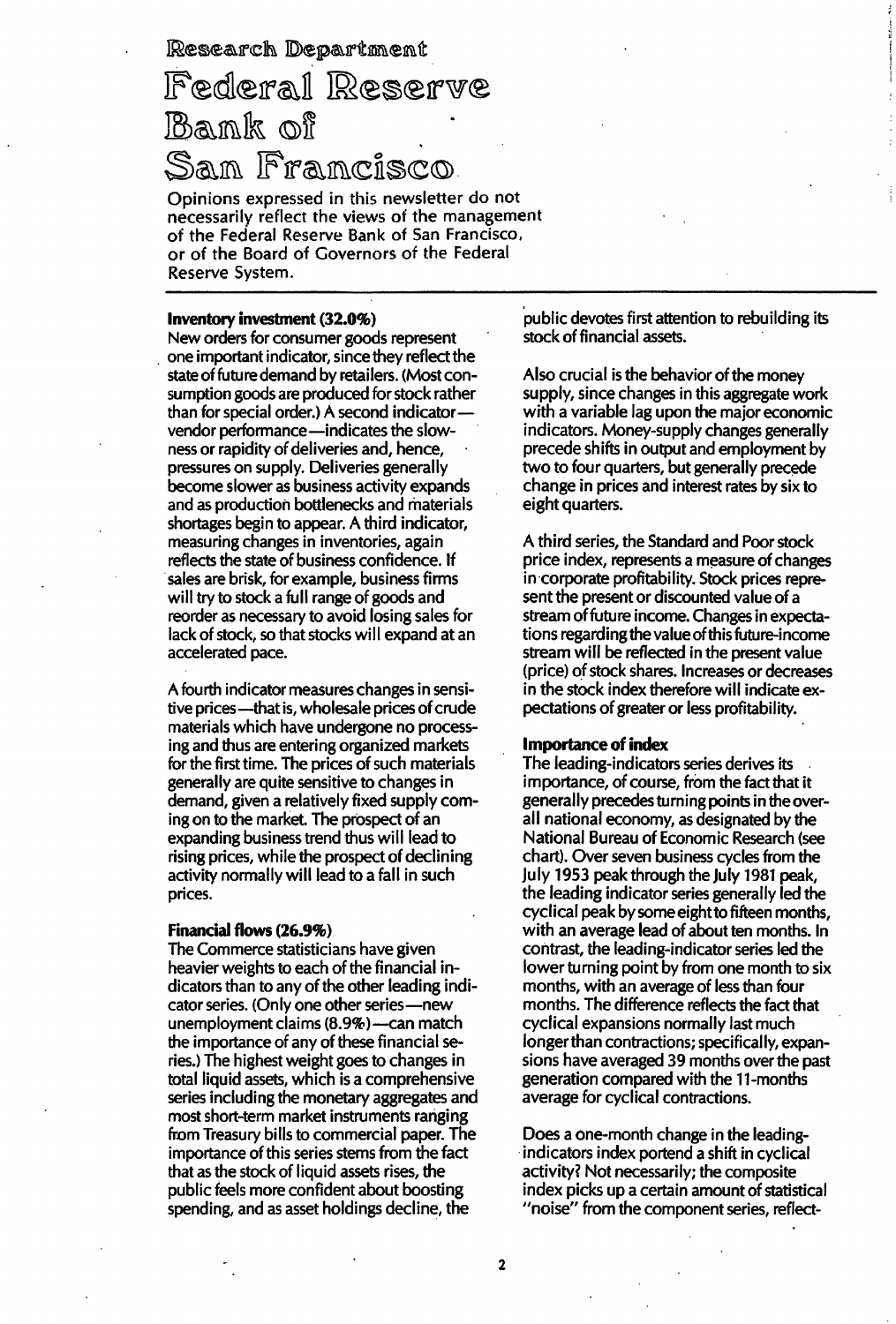ing short-run random movements which do not represent basic changes in the direction of the national economy. The composite index thus should show several consecutive months of sign change (positive or negative) as the minimum indication of a change in the direction of economic activity. In a recession period, for example, signs shifting from the minus to the plus column should indicate a shift from cyclical recession to expansionwhich describes the present situation quite closely.

#### Reliability of signals

Does the leading-indicators series ever forecast cyclical-turning points which never arrive? Only two false signals can be detected in the cyclical record of the past generation, and there was a reason for the shift in each of those two cases. Between September 1955 and June 1956 and again between March

1966 and December 1966, the composite index declined consistently for a number of months. The decline was not followed by an official recession in either case. However, the series could be considered vindicated by the fact that real GNP weakened substantially throughout all of 1955 and again throughout all of 1966.

There is no such ambiguity in the present situation. May's third consecutive plus sign in the leading-indicator series suggests that the bottom of the recession, given the lags involved, may have been reached just around mid year. This squares with the predictions of most business forecasters, who see the second half as a period of recovery and expansion. Continued plus signs in the composite series should add more statistical weight to their forecast.

Herbert Runyon